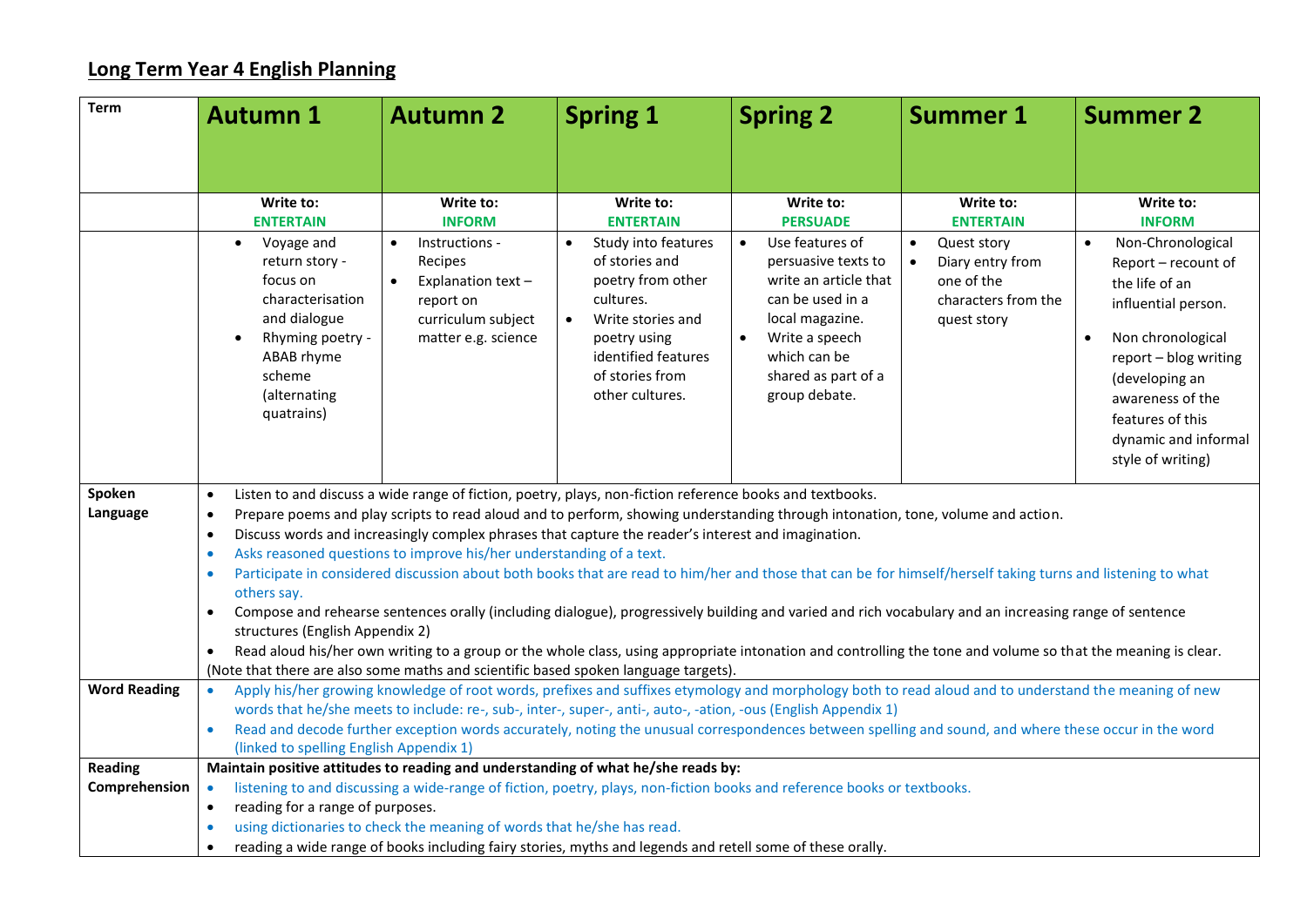|                        | discussing words and phrases that capture the reader's interest and imagination.<br>$\bullet$                                                                           |                                                                    |                                                                                                                                                                |                                          |                      |                                    |
|------------------------|-------------------------------------------------------------------------------------------------------------------------------------------------------------------------|--------------------------------------------------------------------|----------------------------------------------------------------------------------------------------------------------------------------------------------------|------------------------------------------|----------------------|------------------------------------|
|                        | recognising some different forms of poetry e.g. free-verse and narrative poetry.<br>$\bullet$                                                                           |                                                                    |                                                                                                                                                                |                                          |                      |                                    |
|                        | Identifying themes and conventions in a wide range of books.<br>$\bullet$                                                                                               |                                                                    |                                                                                                                                                                |                                          |                      |                                    |
|                        | Understanding what he/she reads independently by:                                                                                                                       |                                                                    |                                                                                                                                                                |                                          |                      |                                    |
|                        | checking that the text makes sense to him/her and discussing their understanding and explaining the meaning of words in context.                                        |                                                                    |                                                                                                                                                                |                                          |                      |                                    |
|                        | asking questions to improve his/her understanding of text with increasing complexity.                                                                                   |                                                                    |                                                                                                                                                                |                                          |                      |                                    |
|                        | Drawing inferences such as inferring characters' feelings, thoughts and motives from their actions and justifying inferences with evidence clearly taken from the text. |                                                                    |                                                                                                                                                                |                                          |                      |                                    |
|                        | Predicting what might happen from details stated and implied.                                                                                                           |                                                                    |                                                                                                                                                                |                                          |                      |                                    |
|                        | Identifying main ideas drawn from more than one paragraph and summarise these.                                                                                          |                                                                    |                                                                                                                                                                |                                          |                      |                                    |
|                        | Identifying how language, structure and presentation contribute to meaning, to include: paragraphs, use of pronouns for cohesion, inverted commas for speech,           |                                                                    |                                                                                                                                                                |                                          |                      |                                    |
|                        | apostrophes to mark possession, fronted adverbials.                                                                                                                     |                                                                    |                                                                                                                                                                |                                          |                      |                                    |
|                        | Other:                                                                                                                                                                  |                                                                    |                                                                                                                                                                |                                          |                      |                                    |
|                        | $\bullet$                                                                                                                                                               |                                                                    | Retrieve and record information from non-fiction over a wide range of subjects.                                                                                |                                          |                      |                                    |
|                        | $\bullet$                                                                                                                                                               |                                                                    | Participate in clear reasoned discussion about books, poems and other materials that are read to him/her and those he/she can read for himself/herself, taking |                                          |                      |                                    |
|                        | turns and listening to what others say.                                                                                                                                 |                                                                    |                                                                                                                                                                |                                          |                      |                                    |
| <b>Generic Writing</b> | $\bullet$                                                                                                                                                               | Plan writing by looking at similar writing, discuss it, record it. |                                                                                                                                                                |                                          |                      |                                    |
| <b>Statements</b>      | Paragraphing - organise paragraphs around a theme.<br>$\bullet$                                                                                                         |                                                                    |                                                                                                                                                                |                                          |                      |                                    |
| (continuous            | $\bullet$                                                                                                                                                               | Draft and write by rehearsing sentences orally.                    |                                                                                                                                                                |                                          |                      |                                    |
| objectives)            | Edit and assess their own and others' writing and suggesting improvements.<br>$\bullet$                                                                                 |                                                                    |                                                                                                                                                                |                                          |                      |                                    |
|                        | Read aloud own writing with correct use of tone, volume and meaning.<br>$\bullet$                                                                                       |                                                                    |                                                                                                                                                                |                                          |                      |                                    |
|                        | Proof read for spelling and punctuation.<br>$\bullet$                                                                                                                   |                                                                    |                                                                                                                                                                |                                          |                      |                                    |
| Composition            | Create settings,<br>$\bullet$                                                                                                                                           | Draft and write non-<br>$\bullet$                                  | Create settings,<br>$\bullet$                                                                                                                                  | Draft and write<br>$\bullet$             | Drafting and writing | Draft and write<br>$\bullet$       |
| Work                   | characters and plot.                                                                                                                                                    | narrative material                                                 | characters and plot,                                                                                                                                           | non-narrative                            | in first and third   | recounts.                          |
|                        | Write poetry with<br>$\bullet$                                                                                                                                          | (using                                                             | considering target                                                                                                                                             | material (using                          | person.              | Draft and write blogs<br>$\bullet$ |
|                        | figurative language                                                                                                                                                     | organisational                                                     | audience.                                                                                                                                                      | organisational                           |                      | considering target                 |
|                        | features – similes and                                                                                                                                                  | features - headings,                                               | $\bullet$<br>To make                                                                                                                                           | features -                               |                      | audience and                       |
|                        | metaphors with                                                                                                                                                          | subheadings and                                                    | appropriate                                                                                                                                                    | headings,                                |                      | relevance to society.              |
|                        | ABAB structure.                                                                                                                                                         | bullet points).                                                    | language choices                                                                                                                                               | subheadings and                          |                      |                                    |
|                        |                                                                                                                                                                         | Use of technical<br>$\bullet$                                      | that reflect the                                                                                                                                               | bullet points).                          |                      |                                    |
|                        |                                                                                                                                                                         | vocabulary.                                                        | required tone and<br>culture.                                                                                                                                  | Consider target<br>$\bullet$<br>audience |                      |                                    |
|                        |                                                                                                                                                                         |                                                                    | Write poetry with                                                                                                                                              | To make<br>$\bullet$                     |                      |                                    |
|                        |                                                                                                                                                                         |                                                                    | figurative language                                                                                                                                            |                                          |                      |                                    |
|                        |                                                                                                                                                                         |                                                                    | features.                                                                                                                                                      | appropriate<br>language choices          |                      |                                    |
|                        |                                                                                                                                                                         |                                                                    | To compare<br>$\bullet$                                                                                                                                        | that reflect the                         |                      |                                    |
|                        |                                                                                                                                                                         |                                                                    | features of stories                                                                                                                                            | required tone.                           |                      |                                    |
|                        |                                                                                                                                                                         |                                                                    | from other cultures                                                                                                                                            | Use of technical<br>$\bullet$            |                      |                                    |
|                        |                                                                                                                                                                         |                                                                    | and be able to                                                                                                                                                 | vocabulary                               |                      |                                    |
|                        |                                                                                                                                                                         |                                                                    | reflect those within                                                                                                                                           | Speech writing for<br>$\bullet$          |                      |                                    |
|                        |                                                                                                                                                                         |                                                                    | own writing.                                                                                                                                                   | group debate -                           |                      |                                    |
|                        |                                                                                                                                                                         |                                                                    |                                                                                                                                                                | engaging and using                       |                      |                                    |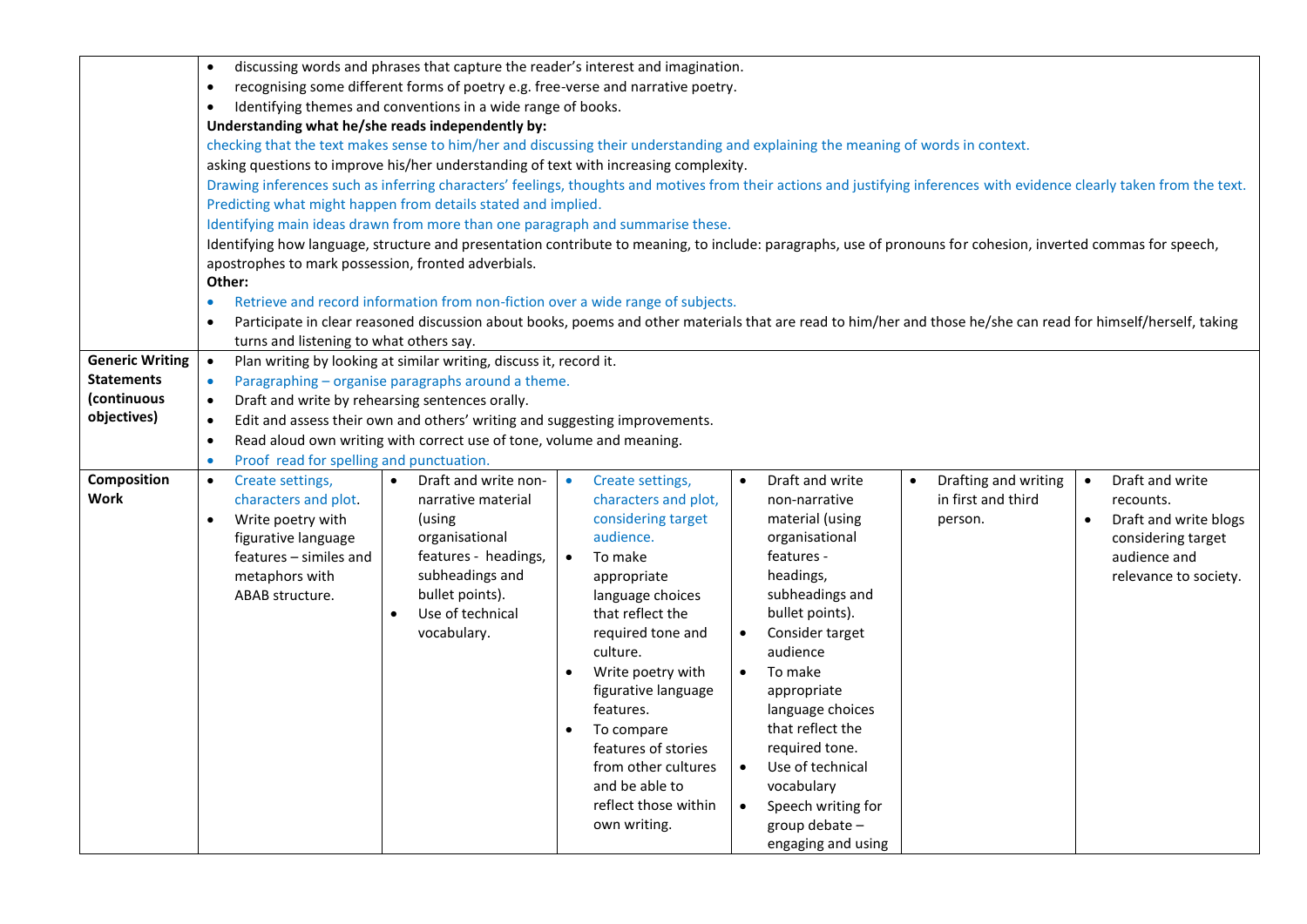|                      |                                                                                                                                                                                                                                                                                                                                                           |                                                                                                                                                                                                                         |                                                                                                                                                   | humour.                                                                                                                                                                                  |                                                                                                                                                                                                                  |                                                                                                                                                                  |
|----------------------|-----------------------------------------------------------------------------------------------------------------------------------------------------------------------------------------------------------------------------------------------------------------------------------------------------------------------------------------------------------|-------------------------------------------------------------------------------------------------------------------------------------------------------------------------------------------------------------------------|---------------------------------------------------------------------------------------------------------------------------------------------------|------------------------------------------------------------------------------------------------------------------------------------------------------------------------------------------|------------------------------------------------------------------------------------------------------------------------------------------------------------------------------------------------------------------|------------------------------------------------------------------------------------------------------------------------------------------------------------------|
| <b>Sentence Work</b> | Use expanded noun<br>phrases with linked<br>prepositional<br>phrases.<br>Use capital letters,<br>$\bullet$<br>full stops, question<br>marks, commas for<br>lists and apostrophes<br>for contraction<br>mostly correctly.<br>To use past and<br>$\bullet$<br>present tense<br>accurately and<br>consistently.<br>Use ABAB rhyme in<br>$\bullet$<br>poetry. | Use subordinating<br>$\bullet$<br>conjunctions<br>$accuracy -$<br>expanding on the Y3<br>list.<br>Use commas to<br>$\bullet$<br>mark clauses<br>including<br>subordinate clauses.                                       | Use fronted<br>$\bullet$<br>adverbial (to aid<br>cohesion across<br>paragraphs).<br>Use a comma after<br>the fronted<br>adverbial.                | Embedding earlier<br>$\bullet$<br>objectives<br>Use rhetorical<br>questions<br>Using a formal tone<br>$\bullet$<br>for speech writing.<br>Clauses to add<br>$\bullet$<br>further detail. | <b>Accurate speech</b><br>punctuation<br>including comma for<br>reported clause.<br>Understand that<br>writing can be third<br>or first person and<br>which key words<br>determine which<br>voice is being used. | Engaging blog<br>$\bullet$<br>headlines<br>Blog tone - dynamic<br>and informal with<br>personal reflections.<br>Blog information -<br>relevant to modern<br>day. |
| <b>Word Work</b>     | Use adverbs to<br>$\bullet$<br>modify verbs.<br>Use subordinating<br>$\bullet$<br>conjunctions<br>$accurately -$<br>expanding on the Y3<br>list (if, when because,<br>while, as, until,<br>whenever, once,<br>before, after, since<br>Use standard forms<br>$\bullet$<br>of English e.g.<br>was/were                                                      | Understand the<br>$\bullet$<br>difference between<br>plural and<br>possessive.<br>Imperative verbs<br>$\bullet$                                                                                                         | Accurate use of<br>$\bullet$<br>pronoun (consistent<br>voice and to avoid<br>repetition).<br>Use of effective<br>synonyms to avoid<br>repetition. | Use apostrophe for<br>possession<br>accurately.<br>Repetition of<br>words/phrases in<br>speech writing.                                                                                  | Use an apostrophe<br>for plural<br>possession.                                                                                                                                                                   | Embedding earlier<br>objectives                                                                                                                                  |
| <b>Spelling</b>      | Year 3 prefixes<br>$\bullet$<br>Year 3 suffixes<br>$\bullet$<br>Adding suffixes to the<br>root words e.g. begin-<br>beginner, beginning<br>-sion endings<br>$\bullet$<br>-ssion endings<br>$\bullet$<br>Year 3/4 Word list<br>$\bullet$                                                                                                                   | Adding suffixes to<br>$\bullet$<br>the root words e.g.<br>begin-beginner,<br>beginning<br>sion, -tion endings<br>$\bullet$<br>-ssion endings<br>٠<br>-ation endings<br>-cian endings<br>Year 3/4 Word list<br>$\bullet$ | Ous ending<br>$\bullet$<br>Year 3/4 Word<br>list                                                                                                  | Ch words<br>Soft ' $c'$ – when<br>a word<br>contains a 'c'<br>pronounced 's',<br>the 'c' is<br>always<br>followed by a<br>vowel.                                                         | Review of<br>$\bullet$<br>previous terms.<br>-ch words with<br>$\bullet$<br>a 'sh' sound<br>-que endings<br>Year 3⁄4 word<br>list.                                                                               | -que endings<br>'sc' words<br>Homophones<br>Prefixes - un- dis-<br>mis-re-<br>Year 3⁄4 word list.<br>$\bullet$                                                   |